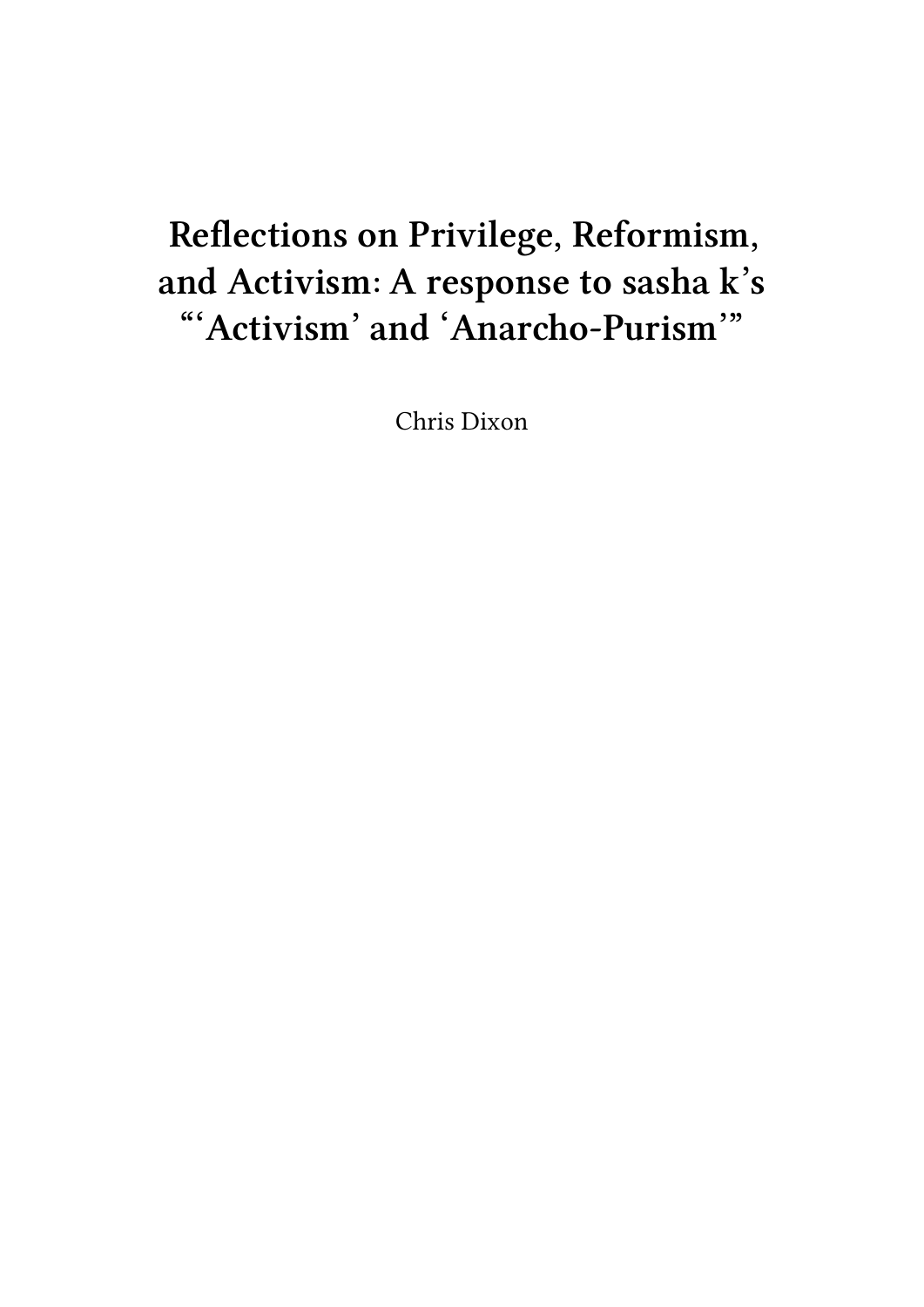## **Contents**

| Power and privilege $\dots \dots \dots \dots \dots \dots \dots \dots \dots \dots \dots$ |  |
|-----------------------------------------------------------------------------------------|--|
|                                                                                         |  |
|                                                                                         |  |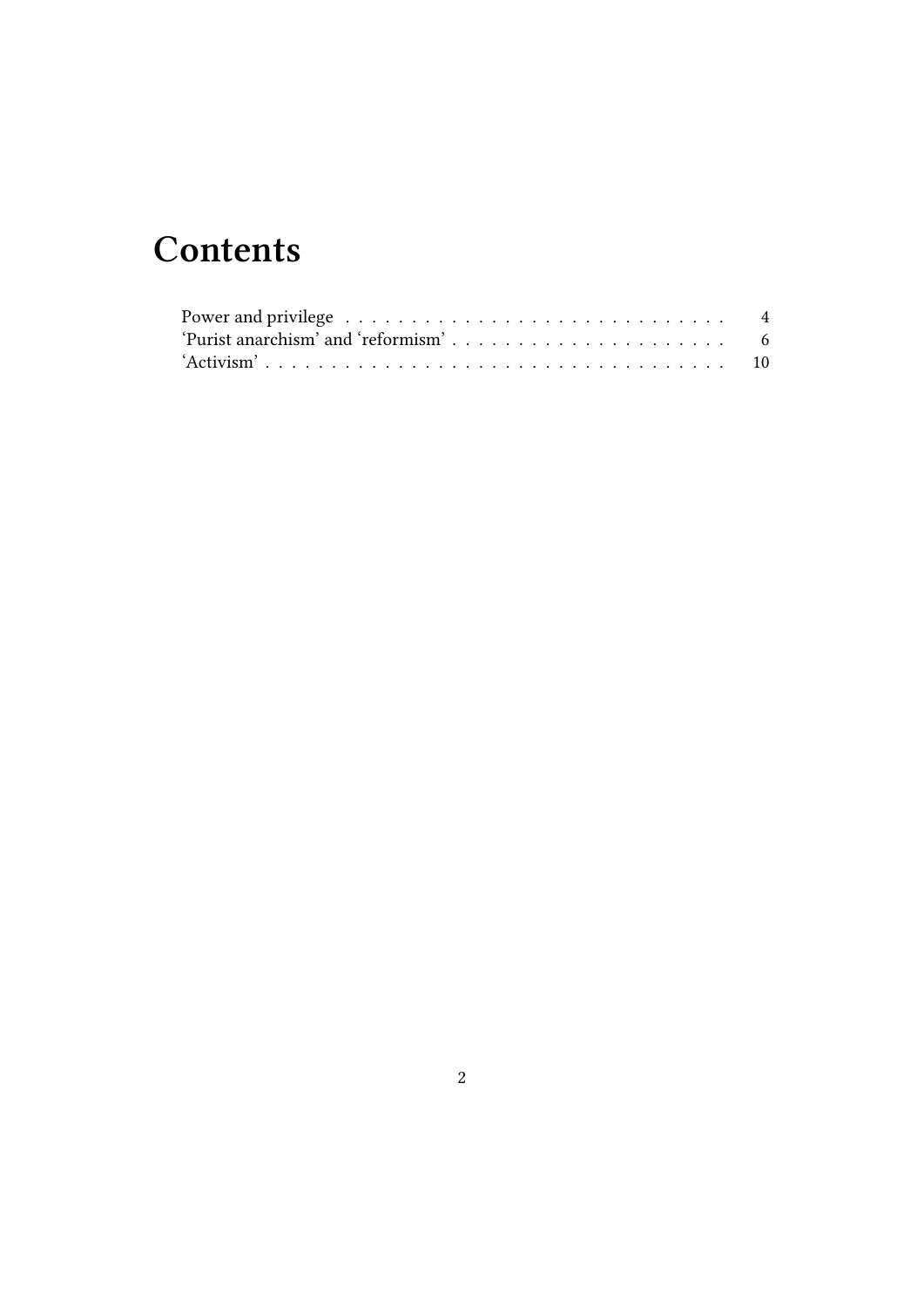"After Seattle" — these are indeed words that have launched countless articles and even more discussions. Various sectors of the intellectual establishment, from analysts at the Canadian Security Intelligence Service to Sierra Club policy wonks, have sought to make sense of the WTO protests. With an arguably renewed vigor, anti-authoritarians are also reflecting, drawing on previous debates, trying to learn lessons, and searching to understand our broader context. Ultimately, the accuracy of our analysis depends on how well we listen to and learn from one another, and from some perhaps unexpected sources of wisdom. As well, it depends on how limber and innovative we can be together in considering systems of oppressive power and struggles that build collective resistance.

In "'Activism' and 'Anarcho-Purism'", sasha k contributes to this reflective process with a critical response to my widely-circulated essay "Finding Hope After Seattle." Ostensibly a critique, sasha's piece should also be understood as a bridge between a number of important conversations. In particular, he revisits and weighs in on the developing discussion around the problematic role of the 'activist,' especially within the direct action milieu of the so-called 'anti-globalization movement.' To this end, he insightfully draws from Andrew X's "Give Up Activism", J. Kellstadt's "The Necessity and Impossibility of 'Anti-Activism'", and "Practice and Ideology in the Direct Action Movement" by *Undercurrent*.

Altogether, sasha offers a thoughtful critique that raises some vital questions. In essence, he argues that (1) I rule out "theoretical reflection on the contradiction of the movement" with the pointed accusation of 'purist anarchist'; (2) my defense of diverse tactics, demands, and strategies makes for "vague," "abstract," and "reformist" objectives lacking any "serious critique of capitalism and the state in their totality"; and worse still, (3) the 'movement' that I seek to build is one of "activists, of specialists in social change, who stand above and outside of the communities they organize." Certainly sasha has more to dish out, but here I'll focus on these, his most substantive criticisms.

Let me first emphasize that these issues aren't simply fodder for an ego battle. I respond to sasha, in fact, only because our differences represent some critical fissures within anti-authoritarian theory. More to the point, his remarks epitomize some perilous oversights on the part of many anarchists. And though I hesitate to generalize, I'll suggest that much of it comes down to a schism between, on one hand, those who (like sasha) see the state and capitalism as the major constitutive elements of our society; and, on the other hand, those who see diffuse and interlocking systems of oppressive power — such as the state, capitalism, white supremacy, patriarchy, and others — as our social foundations. This schism amounts to two (if not more) substantially different approaches toward social change. In other words, it significantly affects why, where, and how we struggle as well as what we acknowledge as 'struggle.'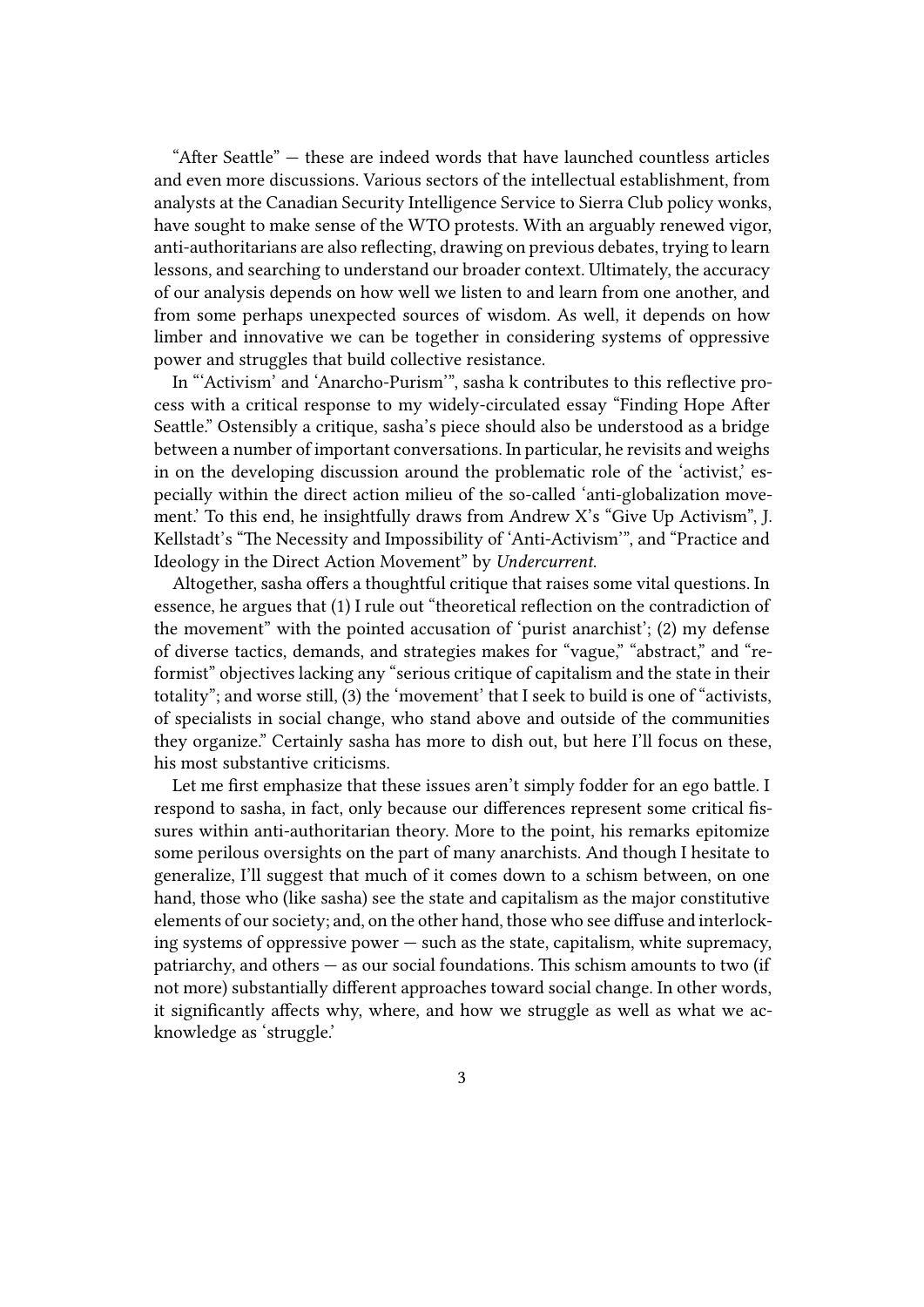And let there be no doubt where I locate myself here: I firmly support the latter approach. Helen Luu articulates it best in her recent essay "Personal reflections on anti-racist organizing": "a movement (or movements) that is dedicated to bringing down all forms of oppression *simultaneously* with challenging global capitalism is the kind of movement/movements we must endeavour to work towards if we are truly serious about fighting for a world that is free and just for all." I'll add that this approach is complex, messy, and rarely straightforward. It involves doing what some smugly eschew: understanding that systems of power affect all of us in a multiplicity of ways and that we effectively resist them through diverse, even so-called 'reformist,' means. Critically assessing 'activism' is certainly crucial here, as is reflecting on our own role as anti-authoritarians.

### **Power and privilege**

To start, I must make an admission: in "Finding Hope," I irresponsibly parroted an oft-repeated myth of a movement 'born' in Seattle. sasha rightfully critiques my failure here. There is in fact a frequently overlooked context to the WTO protests. Foremost, as Pauline Hwang notes, "What the media and the post-Seattle 'movement' are making a fuss over as 'corporate globalization' or 'capitalist globalization' are the same old imperialist, colonialist and patriarchal and — yes racist policies that have plagued the planet for centuries." In other words, 'globalization' is nothing new; it has very deep roots.

Likewise, resistance has deep roots. The actions of November 1999 were the outgrowth of centuries of struggle, which arguably began with indigenous resistance to colonization in what was later called 'the Americas.' Even in terms of neoliberalism, spirited defiance is nothing new. Workers in El Salvador, students in Mexico, indigenous people in Nigeria, farmers in India, and welfare recipients in the US, for example, have resisted this latest manifestation of capitalism and colonialism (and its disastrous effects) for decades. And from Manila in 1996 to Vancouver in 1997, Geneva in 1998 to Melbourne in 2000, people have militantly protested international trade summits. Quebec anti-authoritarians, organizing against the Summit of the Americas, have introduced an apt slogan in this regard: "It didn't start in Seattle…and it sure as hell isn't going to stop with Quebec." In short, this resistance is ongoing, often spearheaded by people of color and indigenous peoples; by no means was it 'born' in Seattle.

It's absolutely critical to make this admission because the myth of the 'Seattle movement' is one prop in a bulwark of white supremacy that sidelines or ignores the central role of people of color in a continuity of resistance. And sasha deserves thanks for confronting my complicity in reinforcing it.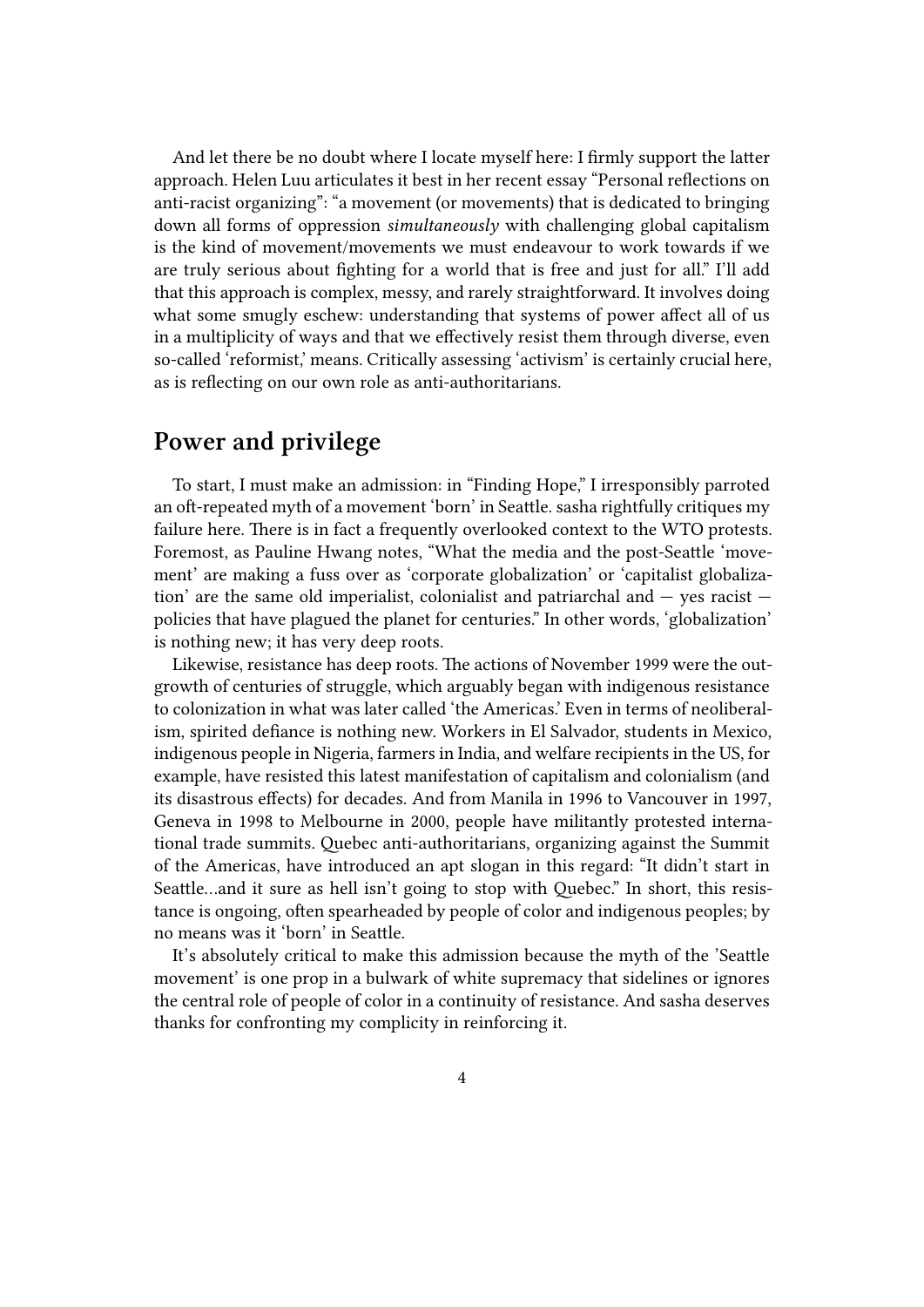Unfortunately, beyond this important point, he seems otherwise wholly unconcerned with the consequences and dynamics of racism specifically, and of many other systems of power more generally. And this isn't a minor oversight on his part; it's embedded in his assumptions. "The movement of the exploited and excluded," he writes passionately, "which is antagonistic to capitalism and the state…is a movement that grows out of our present social conditions and our desires for a different world." A noble sentiment for sure, but exactly who does "our" refer to? And what are "our" present social conditions?

If he refers to *us*, as in all people, then our social conditions are widely divergent as we navigate through a complex matrix of systems that award or oppress us, in finely-tuned degrees, based on our genders, colors, cultures, classes, citizenship statuses, first languages, ages, sexualities, and much more. Certainly we have commonalities in our social conditions, yet also very distinct particularities. Any accurate radical analysis requires a focus on both.

But I don't think sasha, along with the approach that he represents, cares to notice particularities. The presumption is a social reality in which we are all evenly oppressed, largely undifferentiated, "enmeshed," as he says, in "capitalist social relations." This generalization is actually easy to make, assuming one is privileged and insulated enough to ignore the specifics of oppressive systems, especially those that don't fall under the rubric of "capitalism and the state."

Meanwhile, the opposing 'liberatory' vision offered is no better. Take, for instance, sasha's version of an "anarchist ethics": "an affirmation of the creativity, desire and power of the individual; it is an affirmation of the ability of individuals to come together and decide their own fate without the need of any imposed decision coming in from the outside whether in 'totalitarian' or 'democratic' form." Again, a noble sentiment, but what about culture, gender, class, sexuality, race, and the so many other differences and ties between us? Whether we are generalized as the "exploited and excluded" or abstracted as one-dimensional "individuals," the systems of power that differentiate and exploit us don't disappear; and neither does resistance firmly situated in marginalization and difference, from the Lesbian Avengers to the Movement for the Survival of the Ogoni People in Nigeria.

sasha might have offered some relevant theoretical nuances here. Indeed, he might have refined the stronger elements of his analysis — that is, if he had engaged with my discussion of power and privilege in "Finding Hope." Instead he dismisses it as my "rhetoric of white privilege," suggesting that the more crucial question should concern "the activist/organizer's role as a specialist in social change." Certainly the discussion of 'activism' is compelling as well as attractive in its theoretical subtleties and practical implications. However, it's best considered *in tandem* with other questions, not to their exclusion.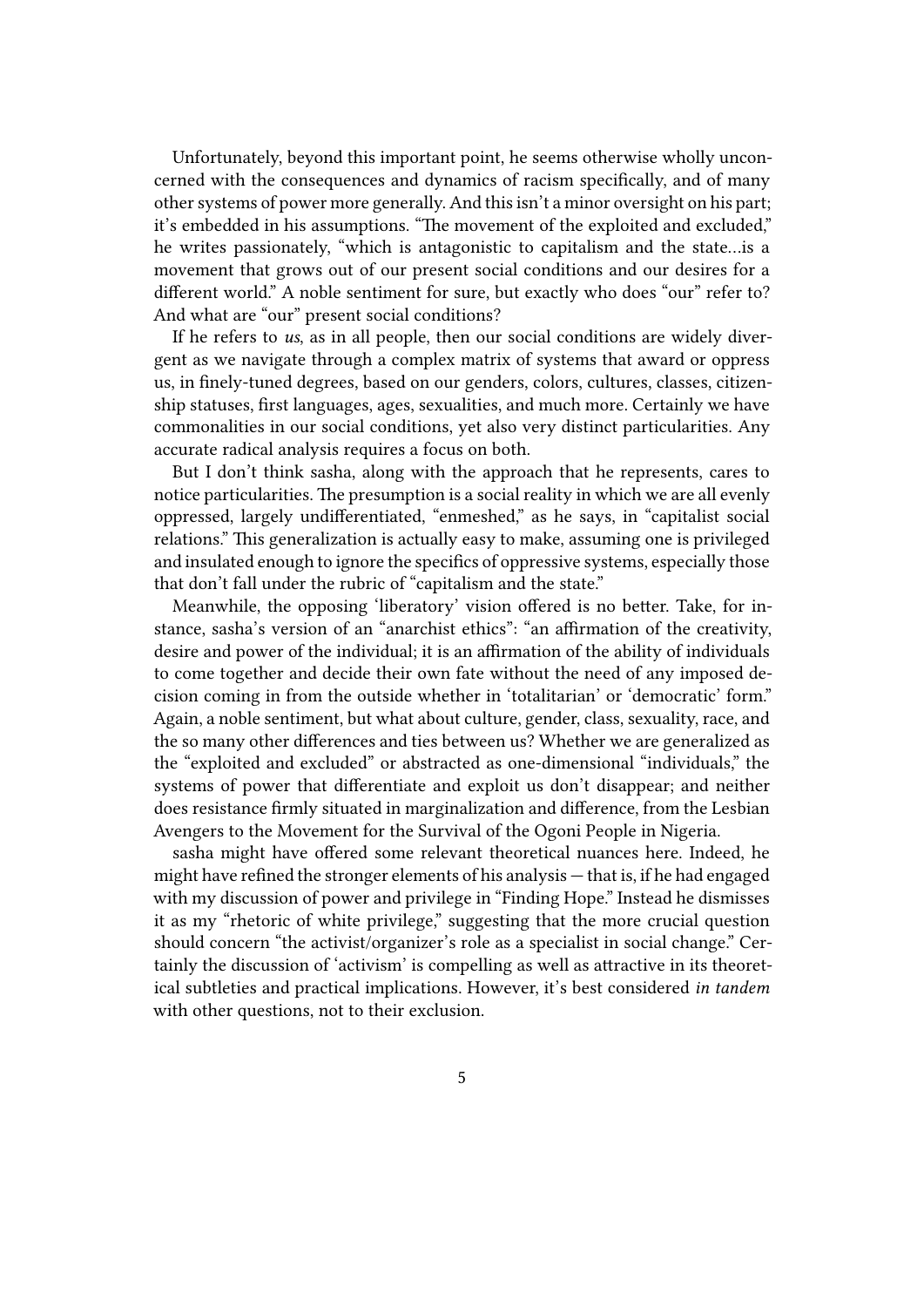What is unfortunately lost in this dismissal is not only my tentative remarks about privilege among white, middle-class 'radicals,' but also a considerable history of white supremacy, in particular, as it has undermined social movements in the US. As Robert and Pamela Allen painstakingly document in *Reluctant Reformers*, white privilege has been an Achilles' heel in major movements from abolitionism to labor, all of which "have either advocated, capitulated before, or otherwise failed to oppose racism at one or more critical junctures in their history." Far from "rhetoric," this is very much a reality. And white supremacy isn't the only system of power with a sordid history in US movements; patriarchy and heterosexism, as well as capitalist class stratification (classism), among many others, have their own tangled legacies and tangible realities, each also affording their own sets of privileges.

Following these histories, then, I argue  $-$  as I argued in "Finding Hope"  $-$  that, as people ostensibly committed to dismantling oppressive power and privilege, we must consider how our efforts unwittingly *replicate* power and privilege. Or as Trinh T. Minh-Ha asks: "how can one re-create without re-circulating domination?" Addressing mutually-reinforcing systems of domination, challenging power and privilege as they play out in our movements, honestly and compassionately committing ourselves (beyond mere words) to a struggle against power in all of its forms — these are pieces of an answer. Evading the question, on the other hand, is a disingenuous copout. It sadly relinquishes the promise of building broad-based, truly transformative movements capable of revolutionizing our society.

### **'Purist anarchism' and 'reformism'**

Acknowledging power and privilege has fundamental implications for how we, as anti-authoritarians, understand effective 'resistance' and true 'radicalism.' It raises thorny questions. Thus, as we grapple with these issues, the supposed converse — dreaded 'reformism' — is kicked around contentiously. If we're not careful, it threatens to delimit rather than illuminate our discussions. And of course closely connected here is the question of the 'purist anarchist,' to which sasha ties particular importance. While I dispute its special significance, I'll accept it as useful entry point.

First I should be perfectly clear: I use 'purist anarchist' in a completely pejorative sense, but not unthinkingly. Indeed, sasha nicely encapsulates this term as "a morality that tries to keep anarchism pure and separate from certain tactics or from working with certain groups for the sake of purity." For him, however, there is a sharp split between this "morality" (a "thou shalt not") and an "anarchist ethics." "As an ethics," sasha notes, "[anarchism] is both a way of living and a way of relat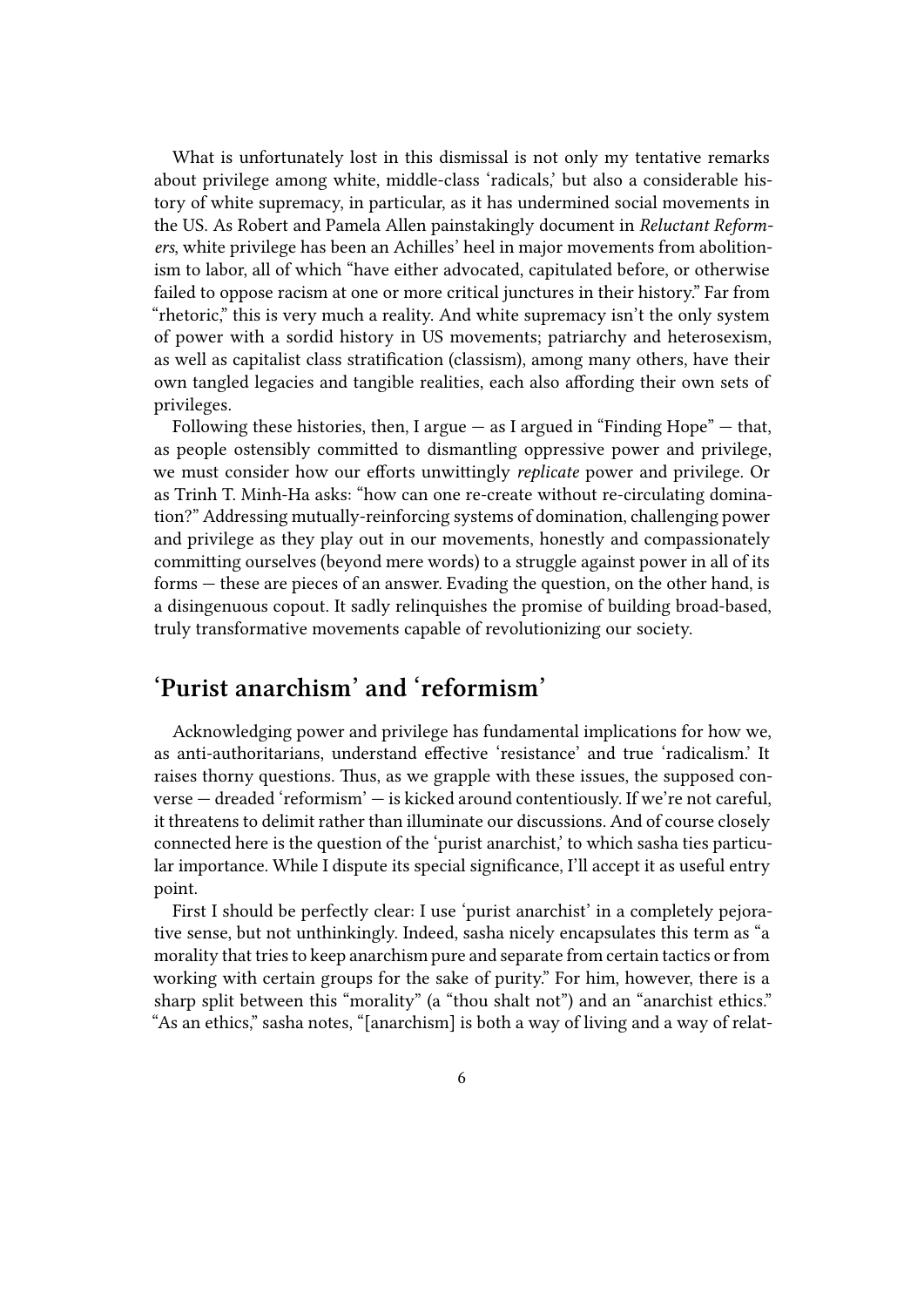ing to others: how can we come together  $-$  combine  $-$  in a fashion that doesn't restrict, limit and suppress the desire, creativity and active power of each other?" In his view, then, an anarchist morality is counterproductive while an anarchist ethics is vital to our work.

On this general distinction, he and I largely agree. Our differences emerge as sasha scathingly accuses me of the "Clintonification of anarchism — Clinton made the Democratic Party so bland and middle of the road that even some Republicans could applaud or join it and Dixon proposes doing the same for anarchism." sasha finds his evidence in my "abstract" conception of social change and, by implication, the "single issue" and "reformist" struggles that it encompasses. "[F]ollowing Dixon's logic," he laments, "one would have to conclude that anarchism should have almost no meaning at all." Formidable words, but they obscure more than they reveal.

Evidently sasha doesn't grasp my argument in "Finding Hope." Or else he disagrees. It's difficult to tell because, while skillfully sidestepping engagement with my discussion of privilege, he also sidesteps the main thrust of my essay: rethinking radicalism, particularly in the context of privilege. As I wrote, "we have to move beyond the myopic view — often endemic among anarchists — that the most 'important' activism only or mainly happens in the streets, enmeshed in police confrontations." In other words, spheres of traditional 'radical action' are limited and limiting. And though I don't believe that sasha fundamentally disagrees with this criticism, he refuses to accept its broader consequences. For instance, where I question the bounds of 'radicalism' with examples of struggles like opposing prison construction and establishing community and cultural centers, he conclusively points to "a set of demands and goals of which none suggest any serious critique of capitalism and the state in their totality."

There is much more to the "totality" that we all confront than capitalism and the state. That's unequivocal. Furthermore, a "totality" has an undeniable physical presence, and people do in fact contest and resist it every day through a variety of struggles using a variety of means — not all containing the "serious critique" necessary to satisfy sasha. J. Kellstadt nicely observes this, noting that an 'activist' perspective (not unlike sasha's)

overlooks a whole layer of more "everyday" forms of resistance from slacking off, absenteeism, and sabotage, to shopfloor "counterplanning" and other forms of autonomous and "unofficial" organizing — which conventional activists and leftists (including most anarchists) have a bad track record of acknowledging. And this still leaves out all of those modes of struggle which take place beyond the shopfloor, such as various forms of cultural and sexual revolution.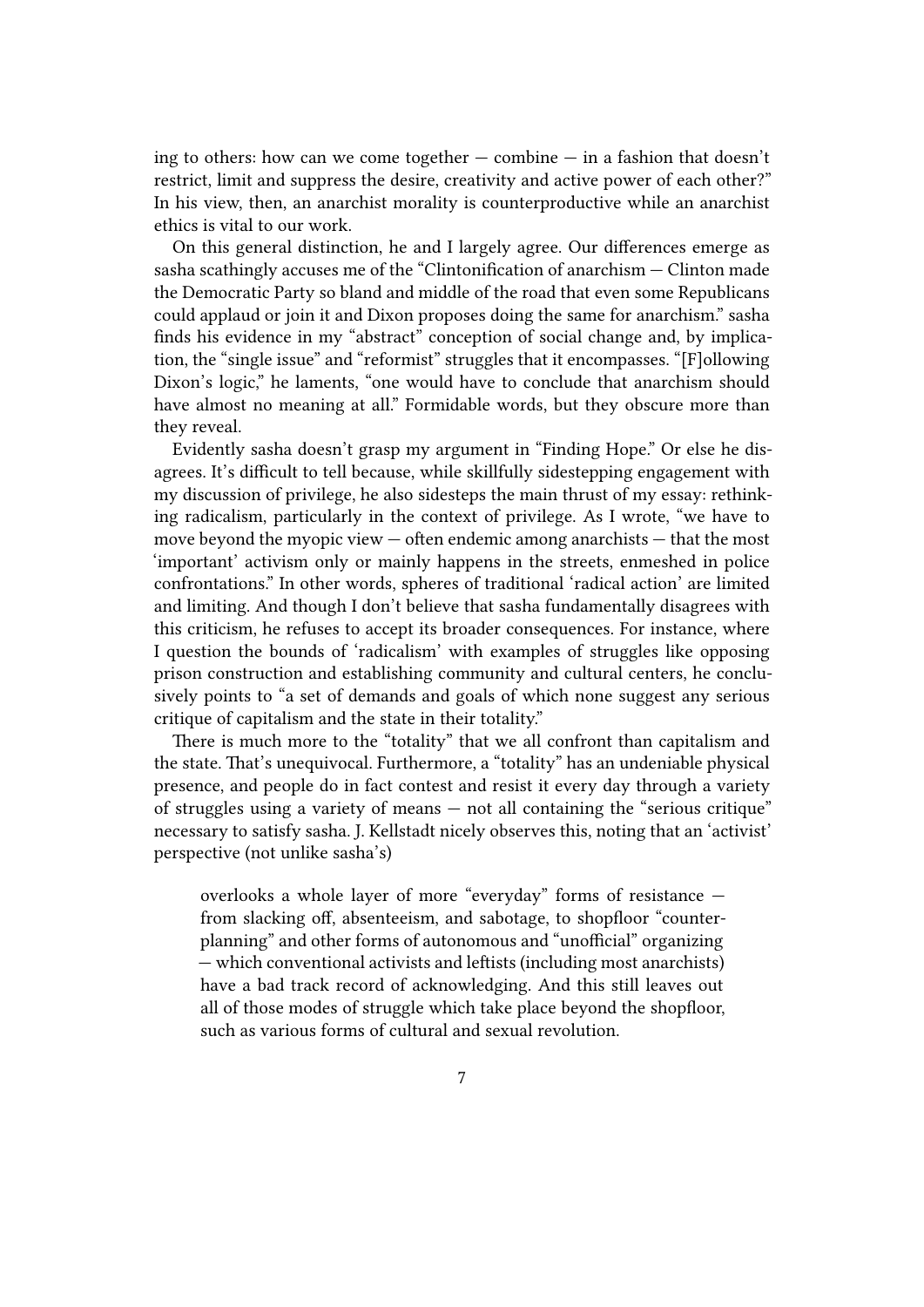Unfortunately, sasha doesn't deign to discuss these all-too-pedestrian realities, many of which potentially embrace the very anarchist ethics he touts. They certainly have bearing on the lives of many folks and speak to a breadth of social struggle, but they apparently don't constitute a sufficient "critique."

Even if sasha were to acknowledge their importance, my sense is that he would erect a rationalized theoretical division between Kellstadt's "everyday forms of resistance" and 'reformism.' No doubt, he would use a rhetorical sleight of hand on par with the "simple fact of language that those who want to reform the present system are called reformists." A seemingly irrefutable, self-apparent statement, this actually glosses over legitimate questions: Are 'reformists' so easily discernible and cleanly categorized? Are all 'reforms' equal? Can they be part of a long-term revolutionary strategy?

So let's talk plainly about reformism. No matter how much some might wish otherwise, it simply isn't a cut-and-dry issue. And while it actually deserves a booklength examination, here I'll sketch some general considerations. Principally, I ask, assuming that we share the goal of dismantling systems of power and restructuring our entire society in nonhierarchical ways, what role does reform play? Must we eschew it, unconditionally embrace it, or is there another approach?

sasha steadfastly represents one rather limited 'radical' view. To bolster his critique of 'reformism,' for instance, he critically cites one of the examples in my essay: demanding authentic public oversight of police. "[This] might be a small step for social change in some general sense," he argues, "but ultimately it is a step backwards as it strengthens the legitimacy of the police and of imposed decision." I respect the intent of this critique; it makes sense if one is privileged enough to engage with the police on terms of one's own choosing. Yet in real life, it's both simplistic and insulated.

Look at it this way: accepting sasha's argument, are we to wait until the coming insurrectionary upheaval before enjoying an end to police brutality? More specifically, are African-American men to patiently endure the continued targeting of "driving while Black"? Should they hold off their demands for police accountability so as to avoid strengthening "the legitimacy of the police and of imposed decision"? And if they don't, are they 'reformists'? Many folks who experience daily police occupation understand that ending the "imposed decision" (often epitomized by police) will require radical change, and they work toward it. At the same time, they demand authentic public oversight of police forces. The two don't have to be mutually exclusive. I'll even suggest that they can be *complementary*, especially if we acknowledge the legacies of white supremacy and class stratification embedded in policing.

Ultimately, we need a lucid conception of social change that articulates this kind of complementarity. That is, we need revolutionary strategy that links diverse, ev-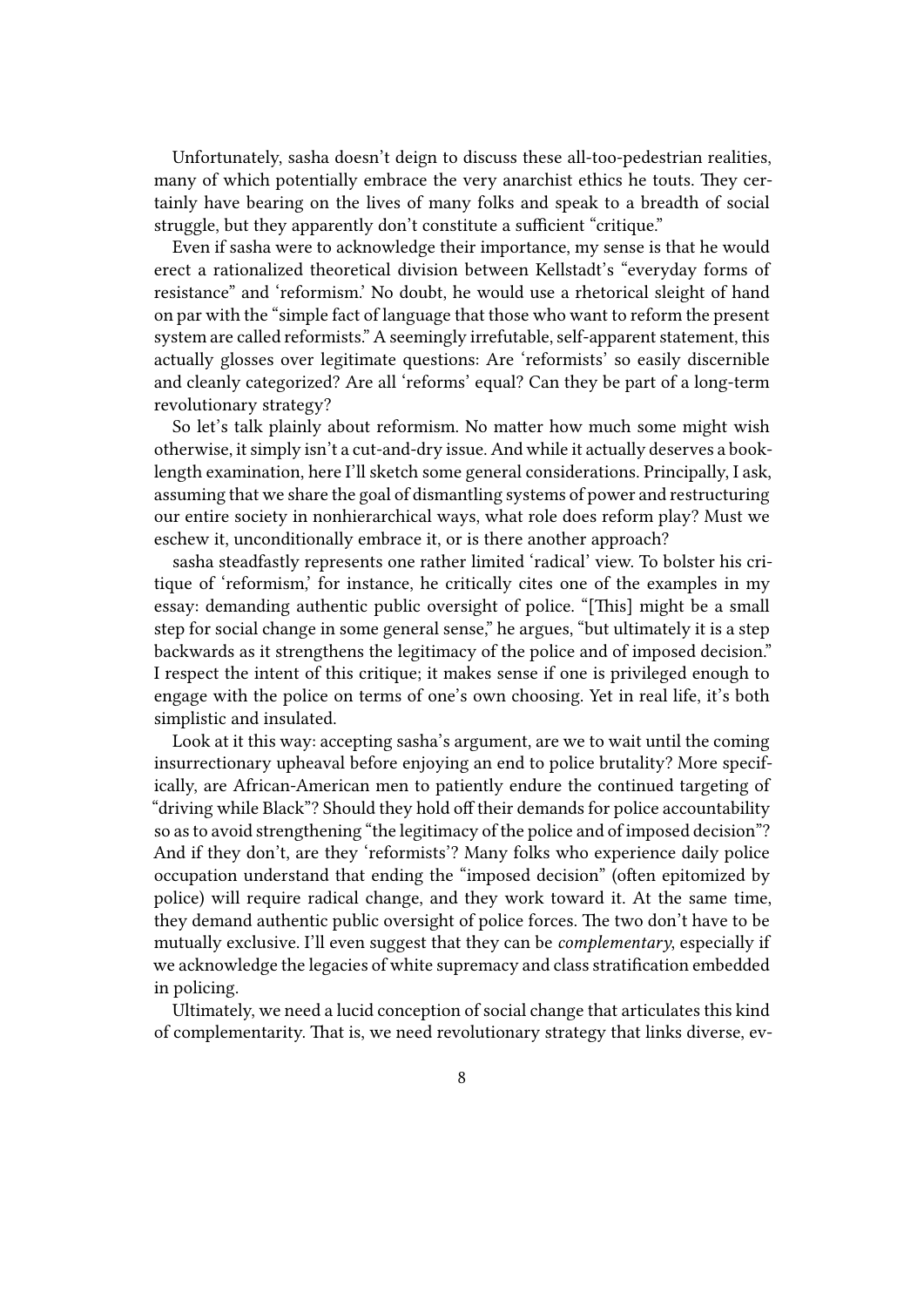eryday struggles and demands to long-term radical objectives, without sacrificing either. Of course, this isn't to say that every so-called 'progressive' ballot initiative or organizing campaign is necessarily radical or strategic. Reforms are not all created equal. But some can fundamentally shake systems of power, leading to enlarged gains and greater space for further advances. Andre Gorz, in his seminal book *Strategy for Labor*, refers to these as "non-reformist" or "structural" reforms. He contends, "a struggle for non-reformist reforms — for anti-capitalist reforms — is one which does not base its validity and its right to exist on capitalist needs, criteria, and rationales. A non-reformist reform is determined not in terms of what can be, but what should be."

Look to history for examples: the end of slavery, the eight-hour workday, desegregation. All were born from long, hard struggles, and none were endpoints. Yet they all struck at the foundations of power (in these cases, the state, white supremacy, and capitalism), and in the process, they created new prospects for revolutionary change. Now consider contemporary struggles: amnesty for undocumented immigrants, socialized health care, expansive environmental protections, indigenous sovereignty. These and many more are arguably non-reformist reforms as well. None will single-handedly dismantle capitalism or other systems of power, but each has the potential to escalate struggles and sharpen social contradictions.

And we shouldn't misinterpret these efforts as simply meliorative incrementalism, making 'adjustments' to a fundamentally flawed system. Certainly that tendency exists, but there are plenty of other folks working very consciously within a far more radical strategy, pushing for a *qualitative* shift in struggle. "To fight for alternative solutions," Gorz writes, "and for structural reforms (that is to say, for intermediate objectives) is not to fight for improvements in the capitalist system; it is rather to break it up, to restrict it, to create counter-powers which, instead of creating a new equilibrium, undermine its very foundations." Thankfully, this is one approach among a diverse array of strategies, all of which encompass a breadth of struggles and movements. Altogether, they give me hope.

I presume sasha would see some merit in this analysis. To his credit, he admits that, "as anarchists, we can work with [reformists] towards intermediate aims, while always remaining clear as to how such aims tally with our ultimate goals." This is the traditional anarchist line, and I basically agree with it. Indeed, it implies that some efforts toward reform are compatible with long-term struggles against systems of power, as I have argued. Moreover, in my understanding, it recognizes the importance of articulating  $-$  "remaining clear" about  $-$  the anti-authoritarian, anti-capitalist, anti-sexist, anti-racist politics that we bring to our work, which is critical for broadening and strengthening movements.

But as we bring our politics, let's not kid ourselves. Regardless of our posturing, we don't have all of the answers. As much as an anarchist ethics highlights indi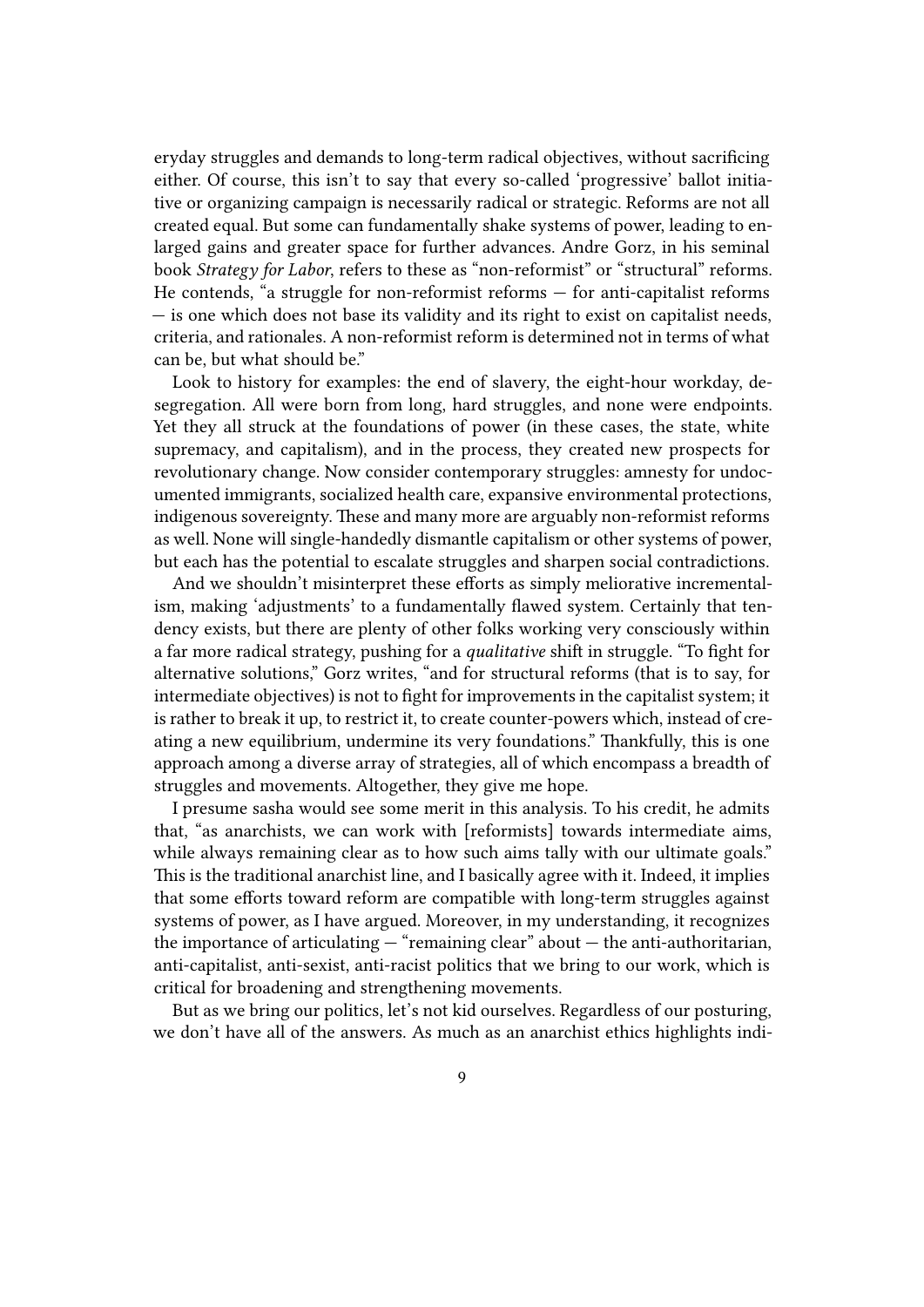vidual freedom, it also values the importance of openness, dialogue, and growth. In the words of Carlos Fernandez, "We need to keep our lives open, experiencing difference, learning our limits and common grounds." That — beside the obvious strategic importance  $-$  is the beauty of working with so-called 'reformists': we have the opportunity to learn from others just as they learn from us, and we grow in the process. If we don't, we're just arrogant assholes — and 'purist anarchists' to boot.

### **'Activism'**

Underlying much of this dialogue is the question of 'activism.' By far, this is sasha's most important contribution in "'Activism' and 'Anarcho-Purism,'" and I would be remiss to ignore it. His strength, in truth, is not so much in introducing new ideas here as in synthesizing those of Andrew X and J. Kellstadt and applying them to the evolving direct action milieu in the US (which, if anything, desperately needs more critical reflection). For the sake of clarity, this cogent discussion warrants a brief review.

In "Give Up Activism," Andrew X warns that the socially-constructed role of 'the activist' is profoundly limiting and woefully inadequate for the task of doing away with capitalism. "The activist," he notes, "is a specialist or an expert in social change," which contradicts our very intent as anarchists  $-$  the abolition of privileged social roles. Moreover,"Activism is based on this misconception that it is only activists who do social change — whereas of course class struggle is happening all the time." Consequently, he argues, we must problematize the activist role.

In "The Necessity and Impossibility of 'Anti-Activism,'" J. Kellstadt agrees with this premise, but complicates Andrew X's critique by adding that a social role cannot simply be 'given up.' "Social groups of whatever kind — be they cops, priests, and parents, or anarchists and activists — come into existence through complicated social processes." And thus they cannot be individually 'willed away.' As a solution, Kellstadt proposes embracing "simultaneously *the necessity and the impossibility* of 'giving up activism.'" S/he suggests "living the tension" of this irreconcilable contradiction, struggling to revolutionize our society while recognizing that it nonetheless shapes and constrains our efforts and identities.

sasha, meanwhile, develops the substantial common ground between Andrew X and J. Kellstadt. Dialectically rejecting both overly subjective 'role-suicide' and overly objective social or historical determinism, he insists, "there are always openings to different types of self-organization. We may not be able to kill the role, but we are not stuck in it either; and, if we are to rid ourselves of capitalism we need to struggle in a different way and not celebrate the role of the activist."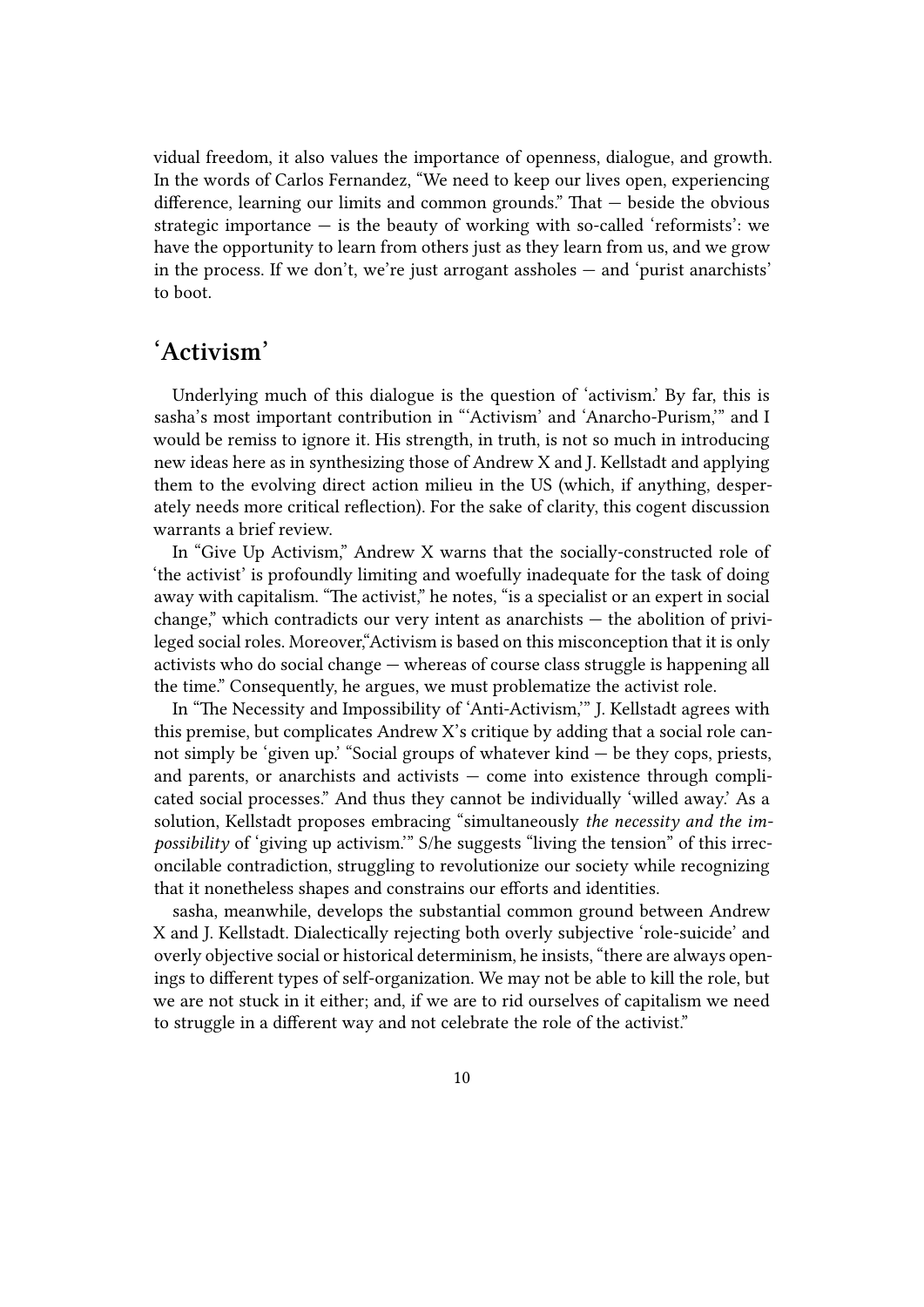Regrettably, sasha doesn't elaborate on these "openings to different types of selforganization" or "a different way" of struggling, both of which are potentially rich and especially vital sources of inquiry. But he does find plenty of space to offer my argument in "Finding Hope" as a resounding example of the "activist mentality." As he says, "it relies solely on getting more people involved, more people organizing and organized, but lacks the reflection necessary to begin to move us towards a qualitatively different practice." More damningly, he charges that I "reinforce and celebrate the specialized role of the activist as one who stands outside and above the masses  $-$  the famous real people  $-$  to be organized."

I will confess that "Finding Hope After Seattle" was never intended as a wholesale consideration of activism, but rather as a critique of some problematic dynamics at the heart of the recent string of summit protests. In essence, I wanted to blow open the confines of the 'protest,' the 'lockdown,' and the 'action.' More so, I sought to ask, with Helen Luu, "Who gets to decide what is 'radical' in the first place and who gets left out because of that definition?" I wanted to strain that term, to push us to recognize the many loci and circumstances of social struggle beyond orchestrated street confrontations — and to find hope in them.

I owe sasha gratitude, then, for connecting this critique to crucial broader questions. Interrogating activism has shed considerable light on my original line of criticism. In fact, the critique of the activist role, especially as sasha synthesizes it, fits well with my more truncated criticisms in "Finding Hope." And judging from my correspondence and travels, both resonate widely. Indeed, I've seen a widespread search among many folks looking to move to the next qualitative step, to constructively push at the bounds of 'activism' and 'radicalism.'

In this regard, it's instructive to look at James Mumm's 1998 article "Active Revolution: New Directions in Revolutionary Social Change," which has captured renewed interest recently. Mumm's central focus combines aspects of community organizing with anarchist theory. He argues that successful anarchist organizing is fundamentally about building relationships, developing "power with others power that gives us the opportunity to participate in the decisions which affect our lives." He sees this process, unfolding in multiple ways and rooted in our everyday lives, as the core of an anarchist revolutionary strategy. Hence he approaches the activist role from a different angle than Andrew X, J. Kellstadt, or sasha, though he is equally critical. Identifying an activist as "a person who is responsible to a defined issue" (which, incidentally, can be anarchism itself), he observes, "The constituency of activism is other activists and potential activists, motivated through their individual moral commitments to a given issue." Yet, he warns, "primary commitment to an issue is in contradiction to a primary commitment to *power with others*."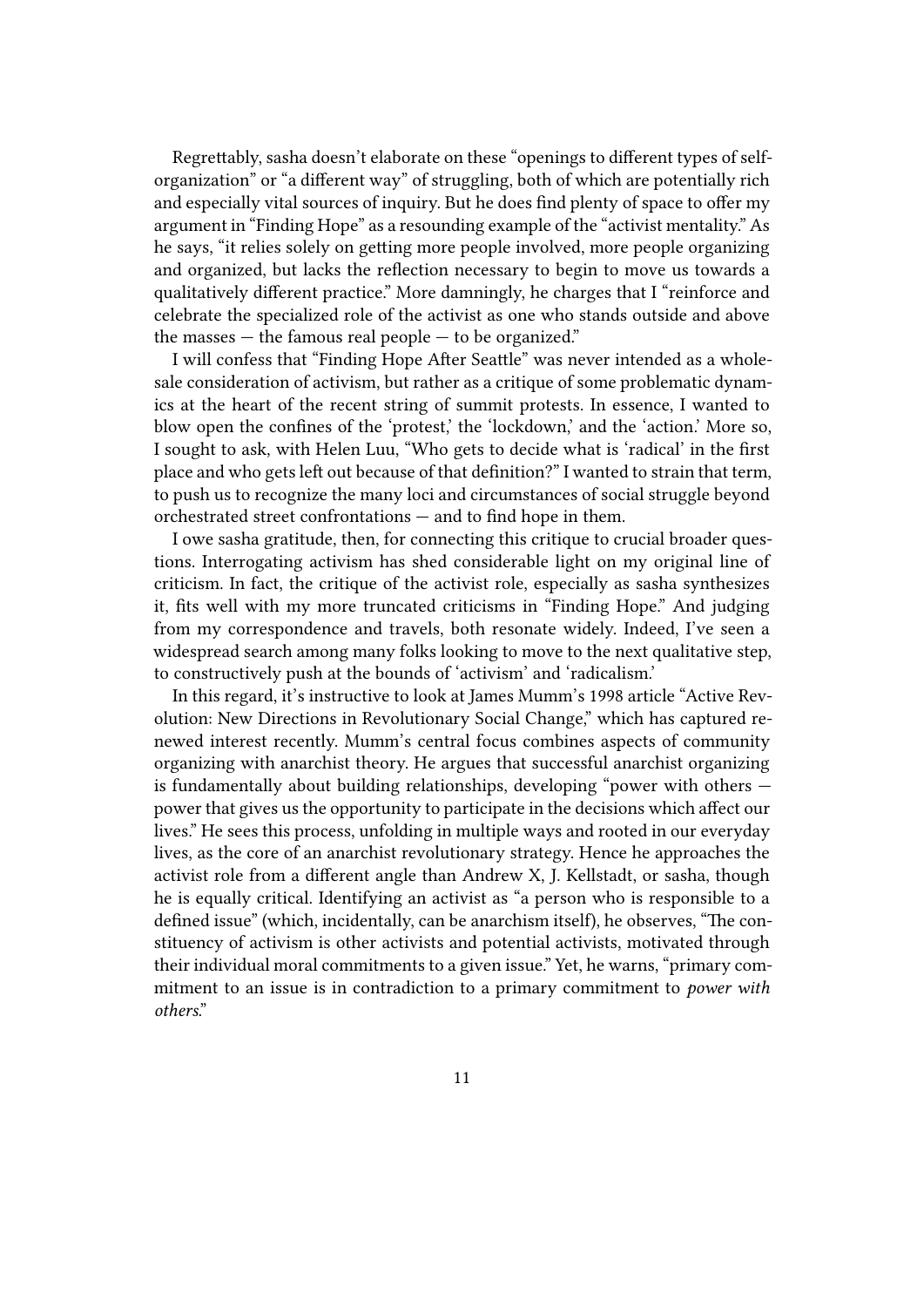I don't agree with all of Mumm's conclusions, specifically his exclusive insistence on organizing. For him, activism is obviously flawed and therefore organizing is the only remaining answer. And while I don't deny that organizing in a variety of venues and ways is crucial, I'm simply unwilling to accept it as *the* answer. With sasha, then, I'll suggest that we should continue looking for "openings" and "a different way," always with a commitment to putting theory into practice and vice versa.

That said, let me stress that Mumm has much to offer. His strategy is prefigurative as it seeks to subvert power through organizing nonhierarchically outside often self-involved anarchist and activist circles. As well, it sidesteps some of the pitfalls of activism as it seeks to develop relationships among people rather than mobilizations around issues. In a sense, Mumm resurrects that old adage of 'basebuilding'  $-$  building organized, rooted bases of resistance  $-$  which is part of any successful revolutionary strategy. This is key, for I suspect our collective task ahead will be to redefine and extend the concept of 'base.' To greater or lesser degrees, social movements are already doing this, both in traditional spheres such as neighborhoods, workplaces, and schools, as well as in nontraditional ones like cultural centers, borders, prisons, and queer communities, among many others. The question is, are we, as anti-authoritarians, paying attention and how are we participating?

As I mention this, I realize that it is probably right here that sasha and I conclusively part ways. I just don't think that he is willing to embrace a strategy that would so openly threaten his approach. While he is fiercely skeptical of activists, sasha is equally fierce and deeply exclusionary when it comes to his cherished "anarchist ethic." As he writes,

Living this ethic will mean that one will come into conflict with imposed social order, with hierarchy, with any archy or cracy. To live this ethic is thus not always an easy choice, we can't make it into a Snickers Bar; anyhow, no matter how drained of content anarchism becomes the masses won't run to sign up any day soon.

This, then, is the crux. To sasha's mind, anarchists are an insurgent elite, valiant warriors in an eternal conflict with "imposed social order." And with only thinly veiled contempt, he pities "the masses" unwilling to make the "not always easy choice." Perhaps he finds this poetic or inspiring, but frankly it's bullshit. I'm left wondering if he even cares about strengthening or building social movements. Mostly I'm awed by sasha's impressive ability to overlook the obvious parallels between the "specialists in social change" which he so disdains and his celebratory version of those few who gallantly live "the ethic."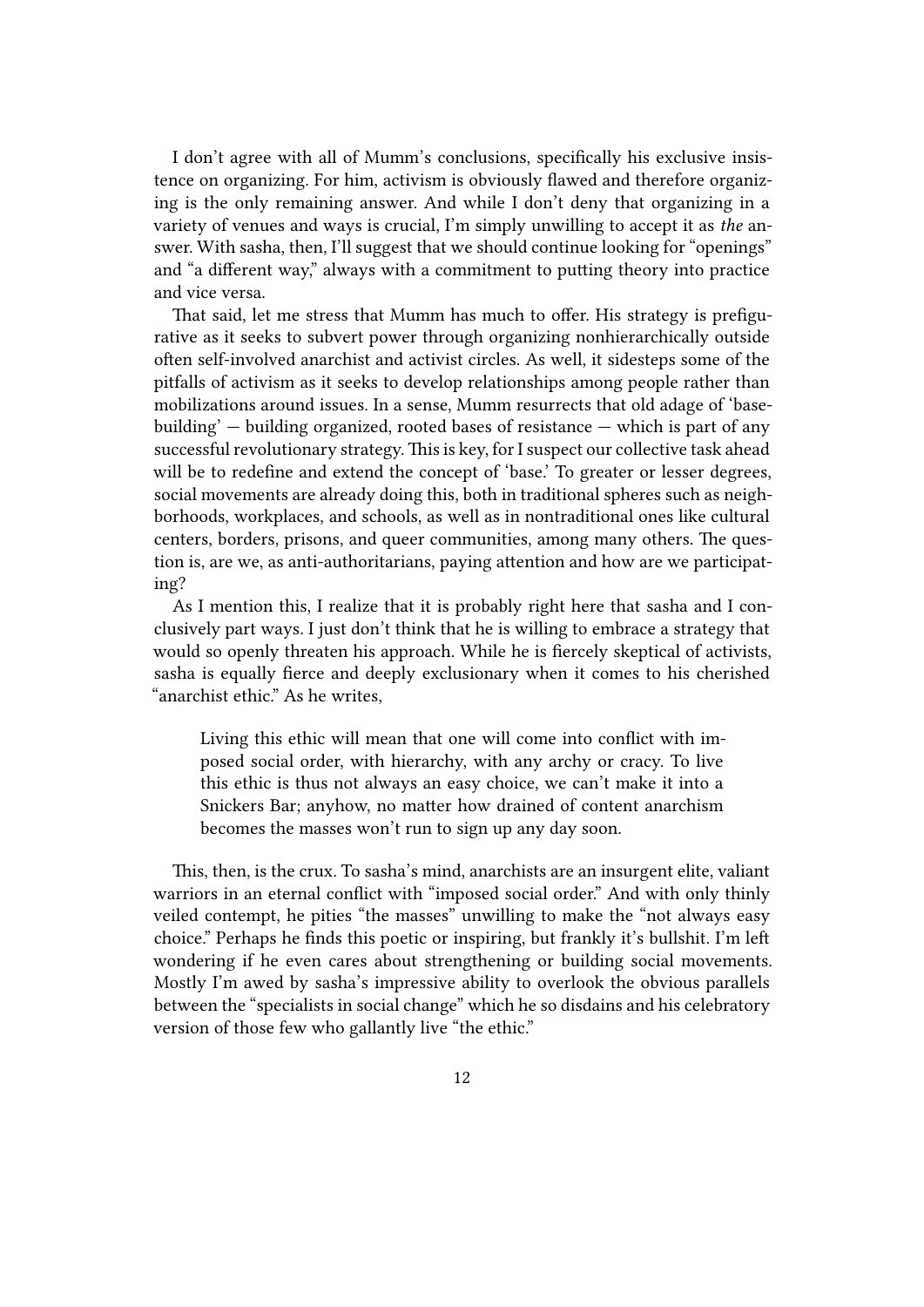In the end, I have no interest in building this kind of radical elite, or a movement of 'activists,' or for that matter, an all-inclusive liberal 'reform' movement. As anarchists, we should be more ambitious than any of those limited options. And we have good reason. A growing contingent of anti-authoritarians is grappling with ways to radically bridge struggles and strengthen resistance. Many, many people are pushing the envelope and experimenting with inspiring projects — from community-rooted anarchist organizing in Bellingham, Washington to networks among anti-authoritarians of color in Montreal. The most worthwhile aspect of critiquing the activist role is in opening up just these kinds of possibilities for innovative modes of organization and sharpened social struggles.

Fortunately our path ahead is forged collectively. Let's endeavor, then, as sasha urges, to bring a true spirit of critical reflection to bear on our efforts. And to borrow a phrase from James Mumm, let's stop trying to create an insular *movement of anarchists* and instead fight for *anti-authoritarian movements*. That is, let's build and ally ourselves with vibrant, diverse movements capable of connecting daily struggles to long-term revolutionary efforts and confronting complex systems of power and privilege. I maintain that ultimately that's where hope lies.

*Special thanks to Chris Crass and Armin Zomorodi for invaluable feedback on this work.*